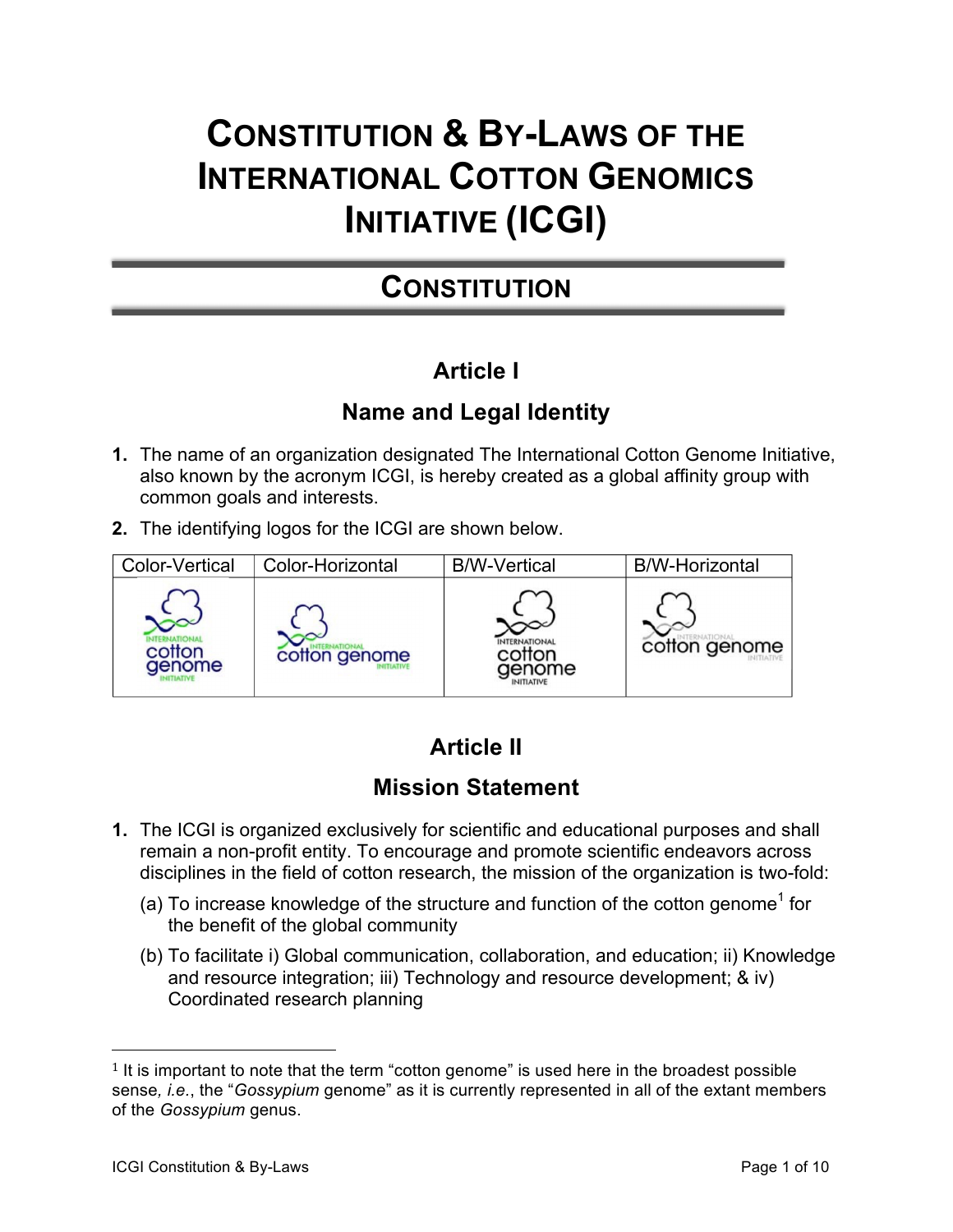#### **Article III**

#### **Organization and Governance**

- **1.** To effectively fulfill the mission as stated in Article II, the ICGI is organized into five discipline-based Workgroups and governed by an Executive Steering Committee.
- **2.** The Workgroups are as follows: (a) Structural Genomics, (b) Functional Genomics, (c) Germplasm and Genetic Stocks, (d) Comparative Genomics and Bioinformatics, (e) Breeding and Applied Genomics.

### **Article IV**

#### **Membership**

- **1.** Membership in the ICGI is open to all individuals with a professional interest in cotton genomics, or to any person or organization philosophically aligned with the stated purposes of the ICGI.
- **2.** Organizations or individuals wishing to support the ICGI, but not to participate as active voting members, may do so as patrons or sustaining members.
- **3.** New members may apply on-line at any time via the ICGI's web page. To join the organization, access the ICGI website recruitment page (https://www.cottongen.org/icgi/become\_a\_member) and submit a completed new membership form to the ICGI Website/Membership Coordinator.
- **4.** There are presently no dues for membership in the ICGI. A change in this policy would be subject to revision of the Constitution as specified in Article VIII.
- **5.** ICGI members can associate with as many workgroups as they deem personally relevant, but must indicate a primary workgroup that is most closely aligned with the member's research interests.
- **6.** The membership list is maintained and updated by ICGI's Website/Membership Coordinator and will be accessible at the ICGI website.
- **7.** The membership list will not be distributed to commercial interests.
- **8.** Membership entitles all individual members (regardless of Professional status) to the right to vote in all elections. Eligibility to be nominated for and to be elected an ICGI officer is limited to "Professional" members as defined in Article VII.

## **Article V**

#### **ICGI Activities**

**1.** ICGI will sponsor a biennial international research conference, to be held at any time or place as determined by the Executive Steering Committee that does not conflict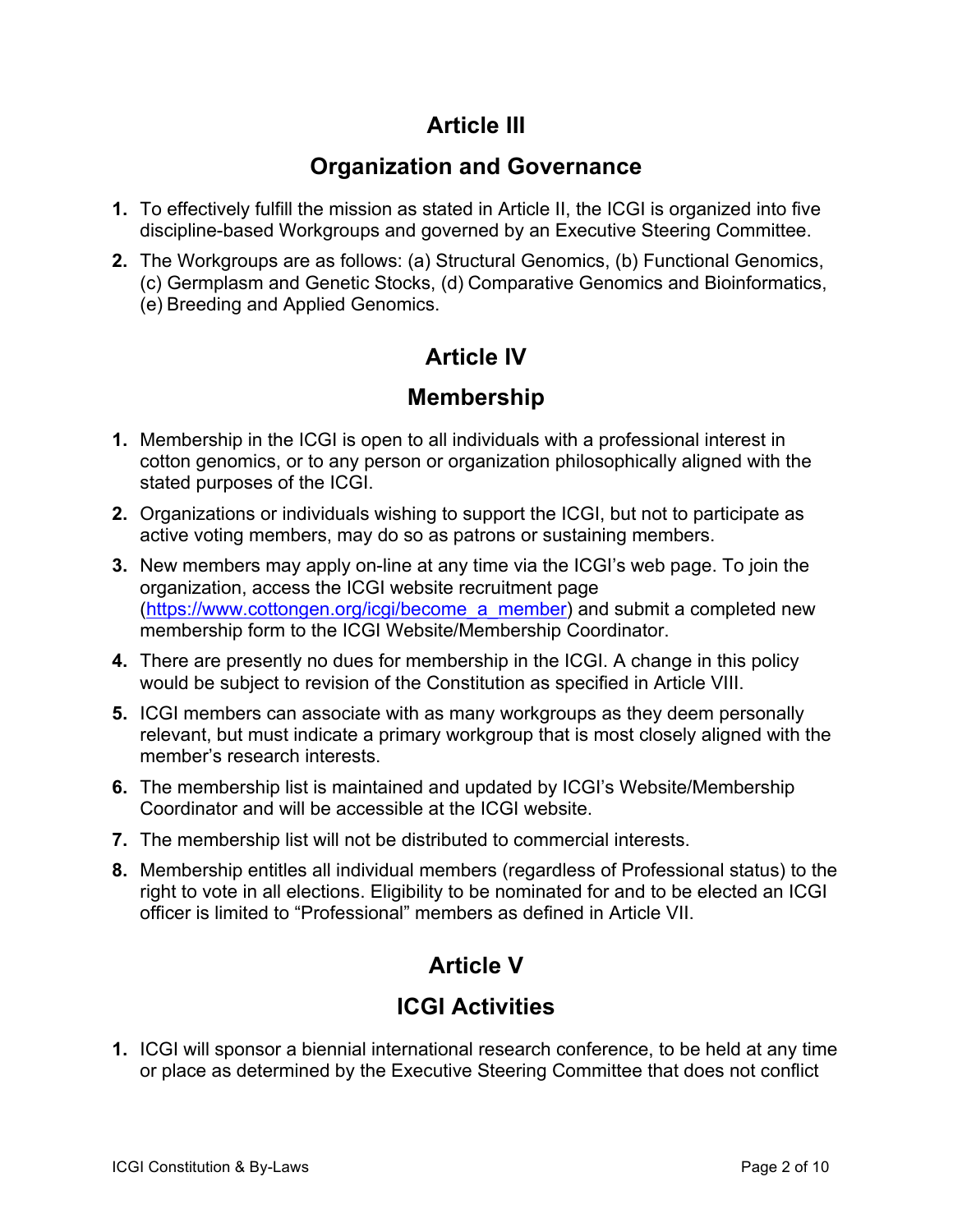with the U.S. Beltwide Cotton Research Conferences, the International Plant and Animal Genome Conferences, or the World Cotton Congresses.

- **2.** The ICGI will maintain a website and listserve to disseminate information to the cotton genomics community.
- **3.** To support its activities, the ICGI will solicit funds from industry sponsors and government agencies. The conditions under which these funds are collected, handled, and dispersed will be governed in accordance to the ICGI Constitution and By-Laws, and overseen by the Executive Steering Committee.

#### **Article VI**

#### **ICGI Structure and Officers**

- **1.** The ICGI structure will comprise (a) the ICGI Officers, (b) three Standing Committees, and (c) the five discipline-based Workgroups.
- **2.** The Officers of the ICGI will consist of (a) the ICGI Chair and Co-chair, (b) the Workgroup Chairs and Co-chairs, (c) a Secretary/Treasurer, (d) a Website/Membership Coordinator, & (e) the Chair of the ICGI Advisory Committee.
- **3.** The composition of three Standing Committees will be as follows:
	- (a) The *Executive Steering Committee* comprises the ICGI Chair and Co-Chair, the Workgroup Chairs and Co-Chairs, the Secretary/Treasurer (*ex officio*), the Website/Membership Coordinator (*ex officio*), and the Chair of the Advisory Committee (*ex offici*o). Voting members are elected by the membership at large; *ex officio* members are appointed.
	- (b) The *ICGI Biennial Research Conference Committee* comprises the ICGI Chair and Co-Chair, the Workgroup Chairs, the Website/Membership Coordinator, the Secretary/Treasurer, the Advisory Committee Chair, and the Chair and Co-Chair of the Local Organizing Committee.
	- (c) The *Advisory Committee* comprises Industry Representatives who want to represent their employers' interests in the ICGI.
- **4.** Each of the five Discipline-based Workgroups (Article III) will be led by a Chair and Co-chair.

### **Article VII**

#### **Election and Appointment of Officers**

**1.** Nominations and elections for the ICGI and Workgroup Co-Chairs will be held biennially. Any "Professional" member of the ICGI is eligible to serve as an officer. A "Professional" is deemed to be an individual holding an academic or governmental scientific research position. Individuals actively engaged in obtaining an academic degree or employed by a for-profit company are not eligible to serve as ICGI officers.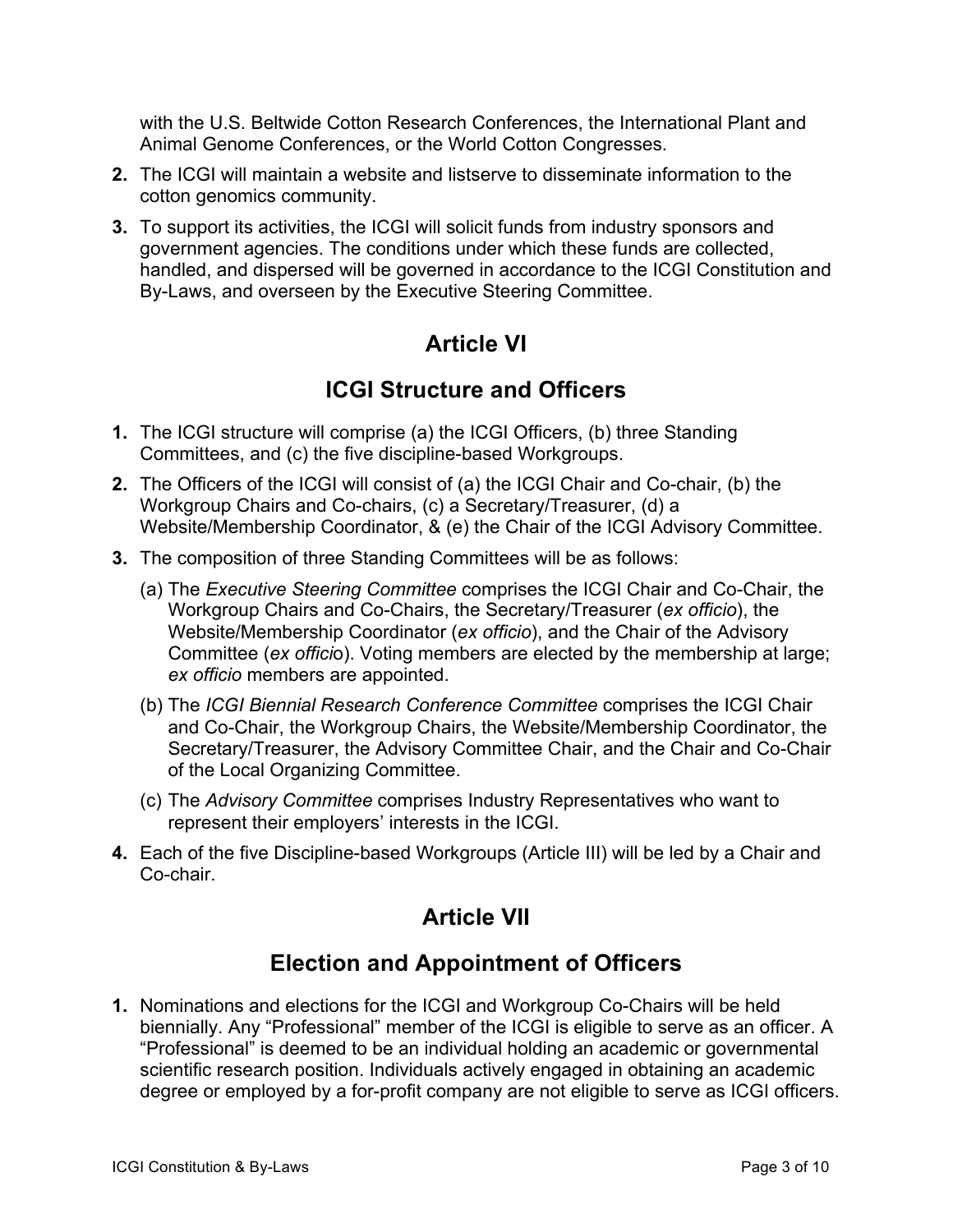- (a) The ICGI Steering Committee via the Chair will circulate a call for nominations by email to the members in January. The ICGI Chair will confirm the nominees' eligibility and willingness to serve before posting the ballots.
- (b) Elections will be conducted by on-line ballots. The list of nominations will be posted on the ICGI website and distributed by email to the members by 1 February.
- (c) ICGI members can be nominated for only one position per election, but in successive elections can be nominated for positions other than the one they currently hold. While it will be possible to hold Chair and Co-chair positions simultaneously, no single individual can be Chair of ICGI and of a Workgroup or Chair of two different Workgroups simultaneously.
- (d) The Website/Membership Coordinator will set up a page on the ICGI Website where the membership at large can vote.
- (e) Voting will commence 1 February and close 1 March. The Chair will send reminder notices to the members 14 and 7 days before the end the voting period.
- (f) The election is determined to be valid when 50% of the membership has voted. In the event that less than 50% of the membership has voted by 1 March, the voting will be extended by two weeks. At the end of this additional period, the election will be declared valid.
- (g) At the end of the voting period, the Website/Membership Coordinator will communicate the results to the Steering Committee for ratification. The nominee with the greatest number of votes in each category will be deemed to be elected. Once the results have been ratified by the Executive Steering Committee, the results will be communicated to the members by email and posted on the ICGI website.
- **2.** Elected officers will serve four year terms. Each officer will serve as Co-chair of ICGI or their Workgroup for two years. After two years, each Co-chair will be elevated to Chair.
	- (a) If a Chair cannot complete their designated term, their Co-chair will assume the Chair for the remainder of Chair's term and for the entirety of their anticipated term as Chair subject to eligibility under Article VII.1. (c). A new Co-chair will be elected on an *ad hoc* basis (organized by the ICGI Chair). If the Co-chair is not eligible to assume the role of Chair under Article VII.1. (c), a new Chair will be elected on an *ad hoc* basis (organized by the ICGI Chair).
	- (b) If a Co-chair cannot complete their designated term, a new Co-chair will be elected on an *ad hoc* basis to complete the term of the former Co-chair followed by elevation to Chair (organized by the ICGI Chair) subject to eligibility under Article VII.1. (c).
- **3.** The Secretary/Treasurer and Website/Membership Coordinator will be appointed, not elected. Members with the requisite skills and resources will be recruited by the ICGI chair and appointed, subject to ratification by a majority of the Steering Committee. The Secretary/Treasurer and Website/Membership Coordinator will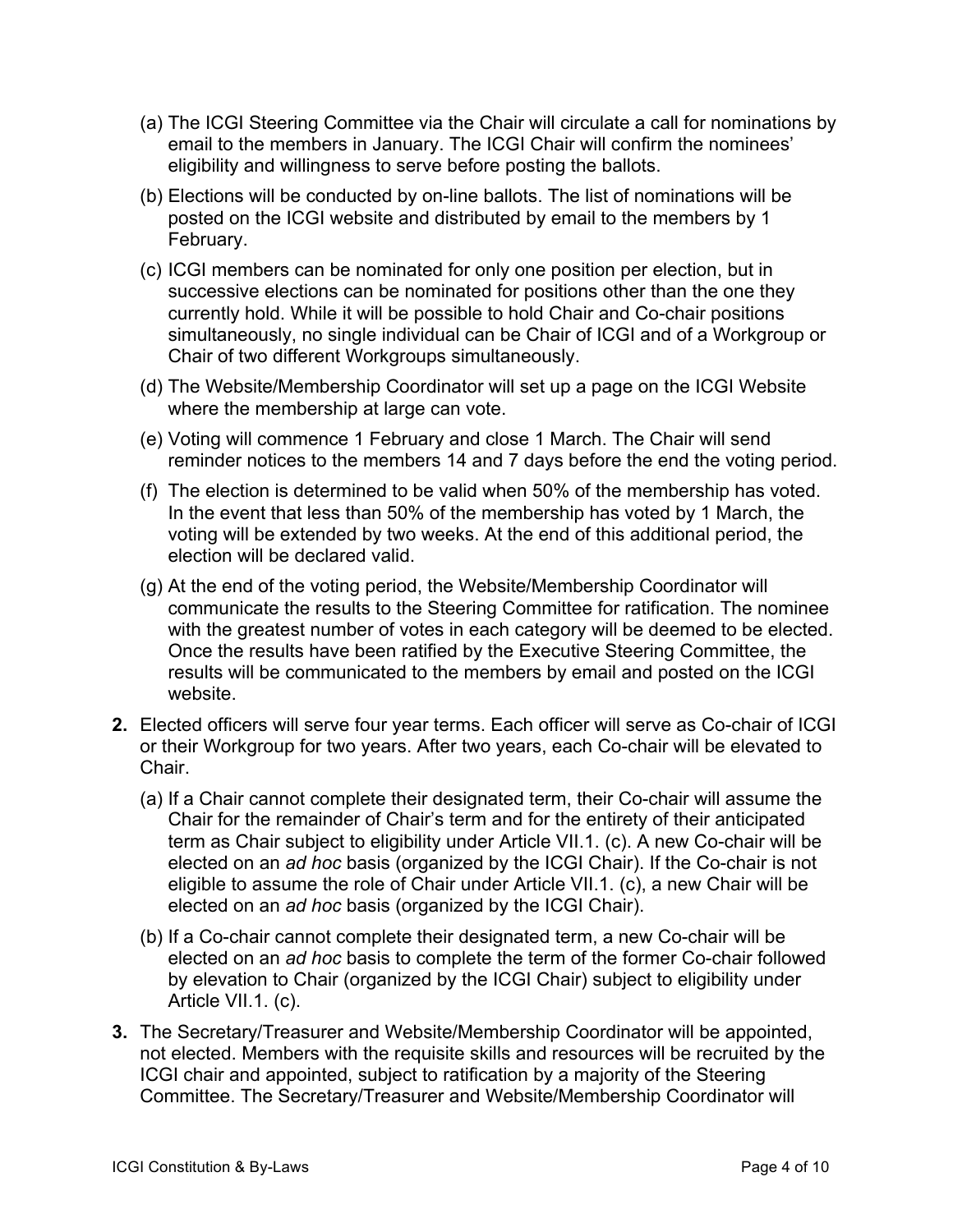serve as long as they are willing, subject to a biennial confirmation by the Executive Steering Committee.

- **4.** Advisory Committee comprises Industry Representatives who volunteer to participate in the ICGI as industry representatives.
	- (a) In conjunction with the ICGI elections, the ICGI chair will solicit relevant industry participation in the Advisory Committee.
	- (b) The Advisory Committee will comprise a maximum of five individuals.
	- (c) The Advisory Committee positions will be confirmed by the Executive Steering Committee in March of each biennium after the election of the new officers has been ratified.
	- (d) Advisory Committee positions are for two years, but recurrent terms are possible, subject to reconfirmation by the Executive Steering Committee.
	- (e) The Chair of the Advisory Committee will be determined by a biennial vote of the Advisory Committee immediately following ratification of the members of the Advisory Committee.

#### **Article VIII**

#### **Amendments to the Constitution and By-Laws**

- **1.** Changes to any or all articles in the ICGI Constitution or By-Laws can be effected as follows.
	- (a) Amendments to the Constitution or By-Laws will be considered biennially in conjunction with ICGI officer elections.
	- (b) Proposals for amendments to the Constitution or By-Laws will be solicited by the ICGI Chair in conjunction with the call for nominations for ICGI Officers.
	- (c) Proposals will be reviewed by the Executive Steering Committee, and if approved by a majority vote, the proposed amendment(s) will be put to a vote by the membership at large.
	- (d) Constitution and By-Law additions and amendments will be determined to be resolved when 50% of the membership has voted. In the event that less than 50% of the membership has voted by 1 March, the voting will be extended by two weeks. At the end of this additional period, the election will be deemed to be valid and the amendments resolved.
	- (e) At the end of the voting period, the Website/Membership Coordinator will communicate the results to the Executive Steering Committee for ratification. Constitution and By-Law amendments will be considered approved if they are approved by 67% of the votes cast in a valid election. Once the results have been ratified by the Steering Committee, the results will be communicated to the members by email and posted on the ICGI website.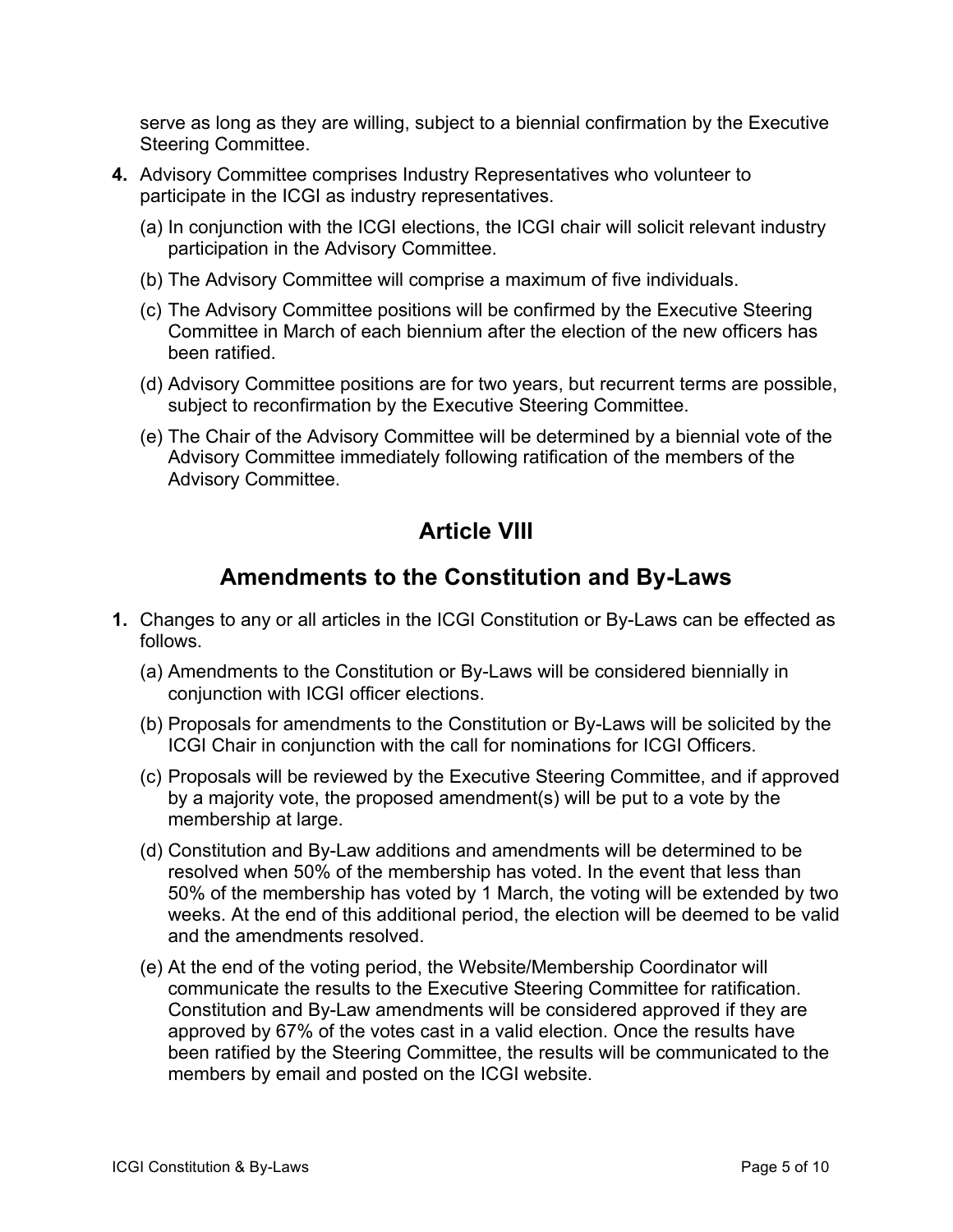**2.** All procedures and policies not explicitly detailed in the ICGI Constitution and By-Laws will be resolved by a majority vote of the Executive Steering Committee until such time as the relevant amendments can be drafted and ratified.

*(See next page for By-Laws)*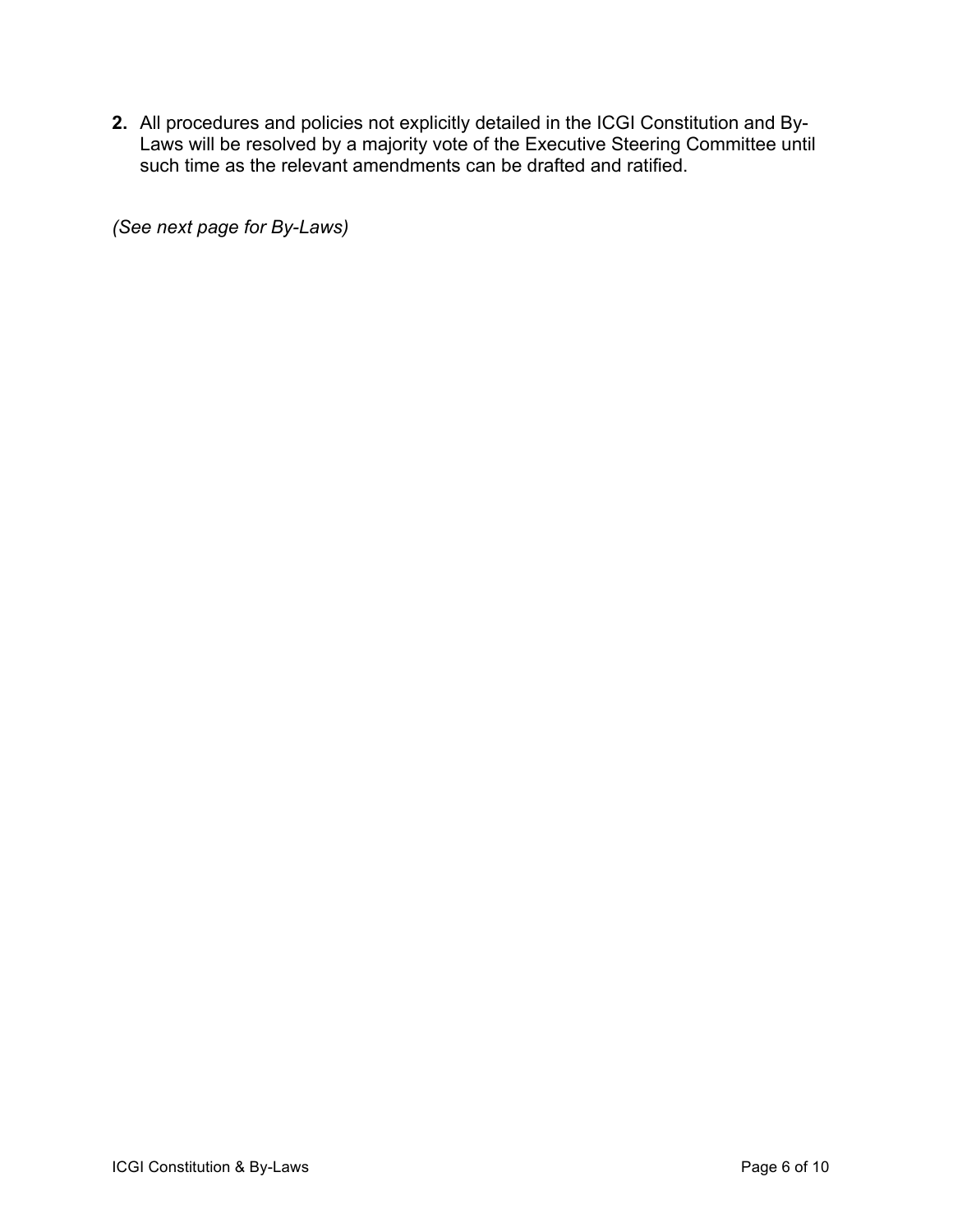## **BY-LAWS**

#### **Section 1. Duties of Officers**

- **1.** The responsibilities of the ICGI Chair are as follows.
	- a. Supervise the biennial ICGI elections and submit the results to the Executive Steering Committee for ratification.
	- b. Serve as Chair the ICGI Executive Steering Committee.
	- c. Serve as Chair the ICGI Biennial Research Conference Committee.
	- d. Coordinate (with the ICGI Co-Chair) the activities of the ICGI Biennial Research Conference Local Organizing Committee with the ICGI Biennial Research Conference Committee.
	- e. Recruit Industry Representatives for the Advisory Committee.
	- f. Solicit funds from relevant governmental and industry groups to offset the cost of the ICGI Biennial Research Conferences and other operational expenses.
	- g. Organize (subject to the approval of the Executive Steering Committee) *ad hoc* committees to deal with specific issues and tasks.
	- h. Communicate to the Executive Steering Committee issues that need resolution and approval before the next scheduled Business meeting.
- **2.** The responsibilities of the ICGI Co-Chair are as follows.
	- a. Coordinate (with the ICGI Chair) the activities of the ICGI Biennial Research Conference Local Organizing Committee with the ICGI Biennial Research Conference Committee.
	- b. Support and assist in the general activities of the ICGI Chair.
- **3.** The responsibilities of the Workgroup Chairs are as follows:
	- a. Organize the Workgroup sessions for the ICGI Biennial Research Conferences.
	- b. Assist the ICGI Chair and Co-Chair with the organization of the ICGI Biennial Research Conferences.
	- c. Spearhead workgroup initiatives to coordinate global community activities, and to report status of activities to the Executive Steering Committee.
	- d. Contribute as needed to the preparation of proceedings from the biennial meetings.
- **4.** The responsibilities of the Workgroup Co-Chairs are to support the activities of their respective Chairs and share in the duties and responsibilities described for their respective Chairs, in coordination with the Chair.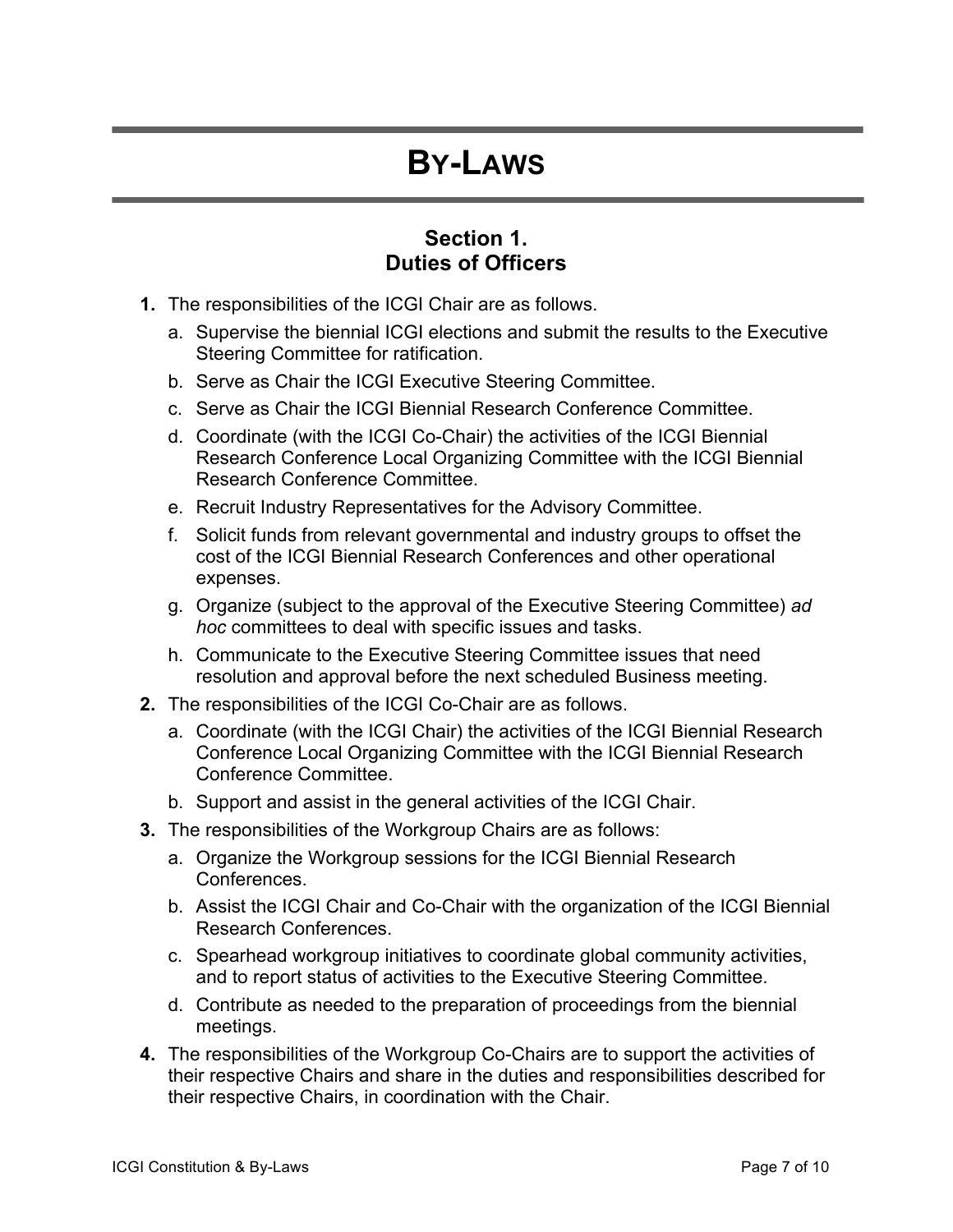- **5.** The responsibilities of the Secretary/Treasurer are as follows:
	- a. Draft summary of business meeting minutes, and submit for final approval by Executive Steering Committee.
	- b. Collect and disperse funds as directed by the ICGI Executive Steering Committee.
	- c. Provide a financial report to the ICGI Steering Committee two weeks before each business meeting.
- **6.** The responsibilities of the Website/Membership Coordinator are as follows:
	- a. Host and maintain the ICGI website and membership lists.
	- b. Distribute communiqués to the membership at large via the ICGI listserve.
	- c. Provide and maintain Workgroup listserves to their respective Chairs.
	- d. Post the minutes of the ICGI business meetings after they have been approved by the Executive Steering Committee.
	- e. Provide a portal on the ICGI webpage for elections.
	- f. Provide links to relevant cotton genome websites.
- **7.** The responsibility of the Advisory Chair is to provide the Executive Steering Committee the consensus views of the Advisory Committee Members in how the ICGI can best achieve its mission (Article II) and best serve the needs and interests of the global community.

#### **Section 2. Duties of Committees**

- **1.** The Advisory Committee advises the Executive Steering Committee (via the Advisory Committee Chair) on its activities and priorities.
- **2.** The Executive Steering Committee oversees the business of the ICGI.
	- a. Ratifies officer elections and appointments, and Constitution & By-Law amendments.
	- b. Oversees the acquisition and dispersal of monies.
	- c. Ratifies initiatives proposed by individual Executive Steering Committee members.
- **3.** The ICGI Biennial Research Conference Committee is responsible the organization of the ICGI Biennial Research Conference as described below.
	- a. Develop a program for the ICGI Biennial Research Conference.
	- b. Assist the ICGI Biennial Research Conference Local Organizing Committee in preparing for and running the ICGI Biennial Research Conference.
	- c. Assist the ICGI Biennial Research Conference Local Organizing Committee in soliciting and dispersing funds for the ICGI Biennial Research Conference.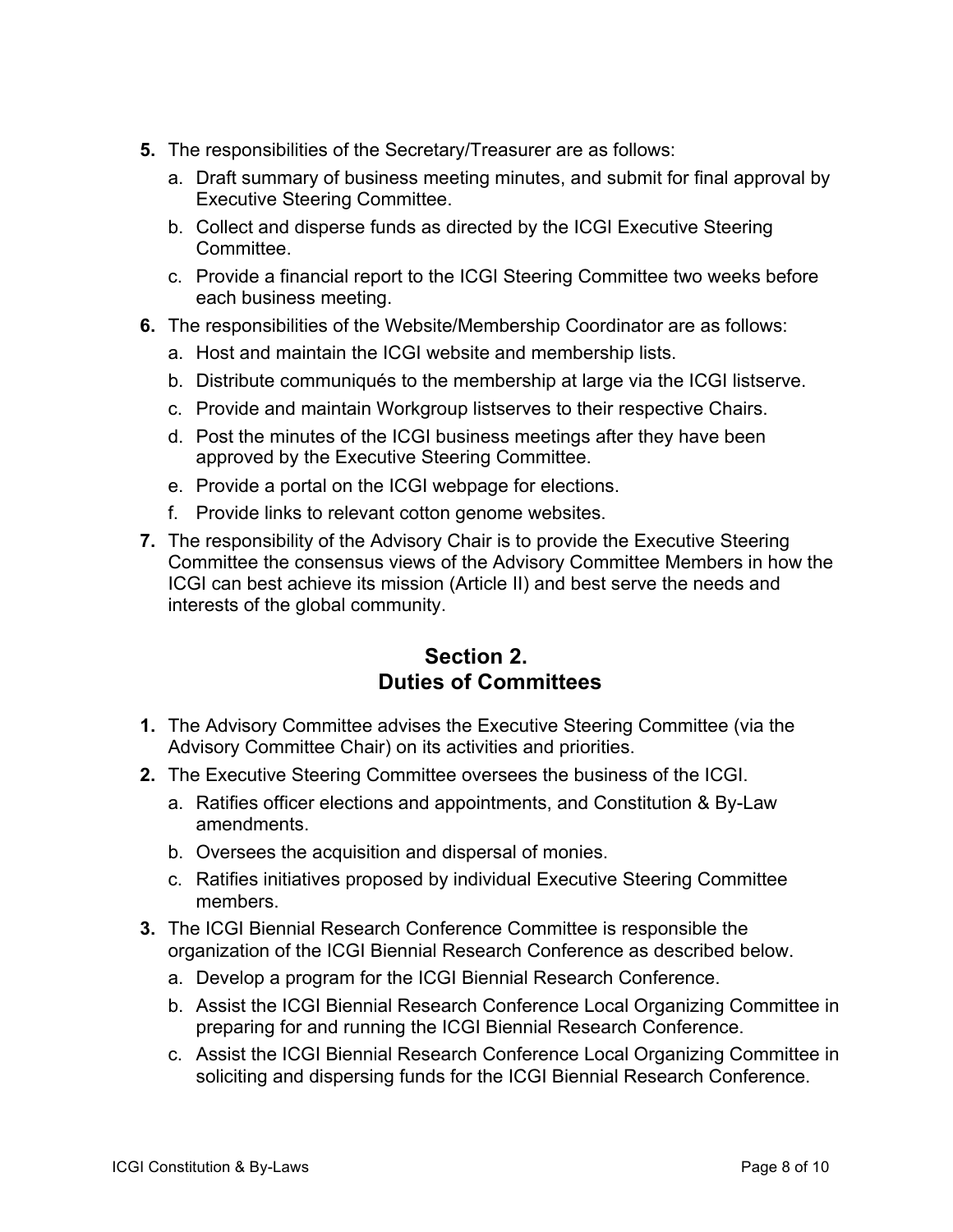- d. The location of the ICGI Biennial Research Conference will be determined by application from self-nominated country representatives who have access to sufficient funds to organize the meeting.
- e. At the close of each Biennial ICGI Research Conference, the ICGI Chair will solicit (by email) proposals from individuals that wish to host the next conference. The proposals will be due six months after the close the previous Biennial ICGI Research Conference should address the following items:
	- 1) The composition of the Local Organizing Committee.
	- 2) The proposed venue of the meeting, and details of its features (capacity of main conference hall, ability to provide rooms for breakout groups, proximity to lodgings and transportation, etc.).
	- 3) Letters of support from host country institutions.
	- 4) Projected level and source of funds the host institution will provide for the meeting.
	- 5) Projected costs for individual participants.
	- 6) Projected costs for the ICGI.
- f. In the event that two or more groups apply to host the biennial ICGI Research Conference, the Executive Steering Committee will review the proposals and by majority vote select a host.
- g. In the event that only one group applies to host the ICGI, the Executive Steering Committee will review the proposal to confirm its acceptance by majority vote.
- h. In the event no applications are forthcoming, the Executive Steering Committee will solicit a host from the membership via the ICGI Chair.

#### **Section 3. Approved uses of ICGI funds**

- **1.** Monies contributed to the ICGI can be used to support the following activities.
	- a. Reimbursement of verifiable expenses incurred by ICGI officers traveling to the ICGI Biennial Research Conferences.
	- b. Reimbursement of verifiable expenses incurred by invited speakers traveling to the ICGI Biennial Research Conferences at the behest of the ICGI Biennial Research Conference Committee.
	- c. Distribution of funds to Local Organizing Committees for reimbursement of verifiable expenses incurred by Local Organizers in organizing the ICGI Biennial Research Conferences.
- **2.** ICGI monies can only be disbursed with the approval of a majority of the Executive Steering Committee. The Executive Steering Committee can approve block disbursement as deemed appropriate. Minor expenses (less than \$500) on behalf of ICGI can be disbursed upon approval by the ICGI Chair, Co-Chair and Treasurer.